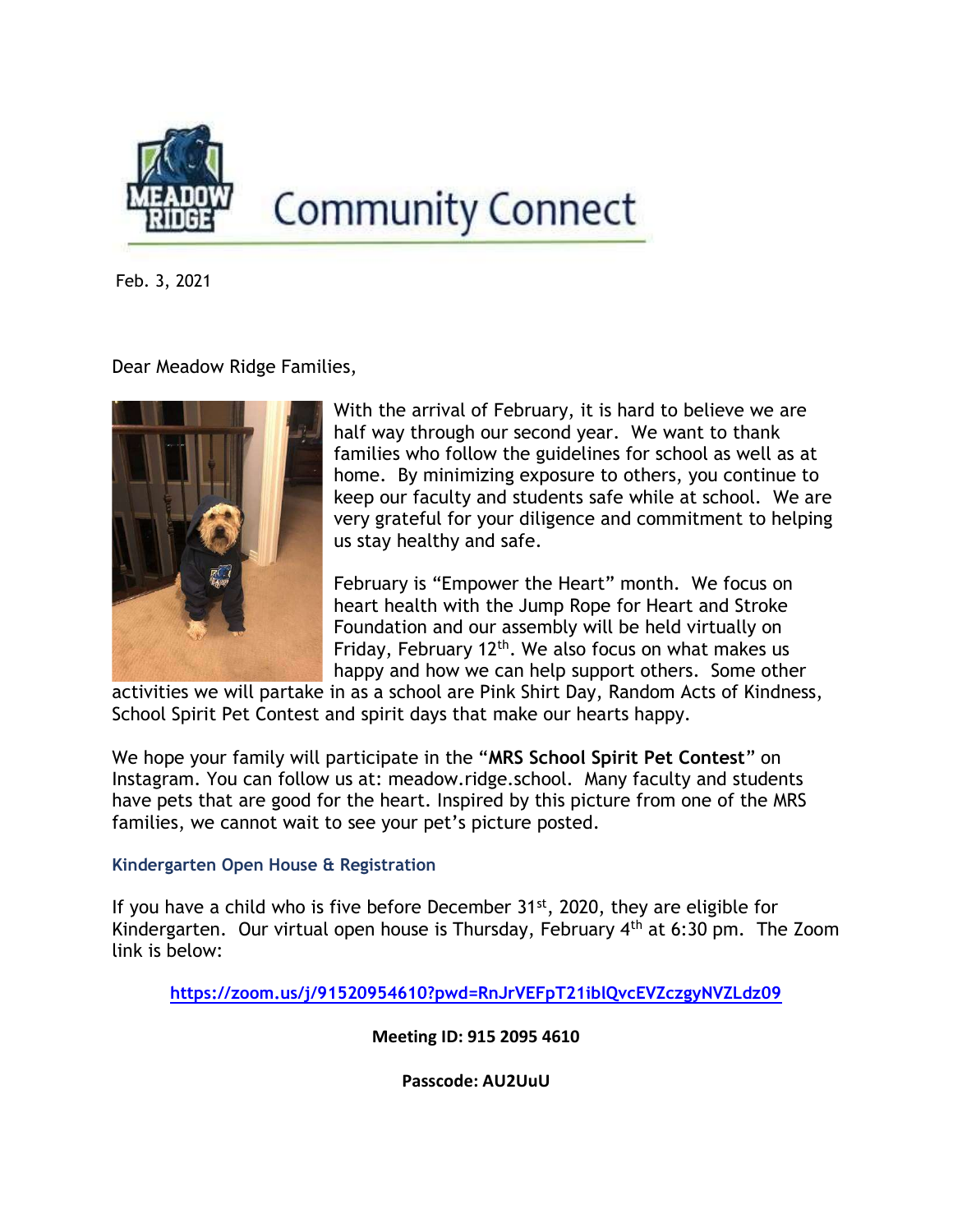#### Vending Machine

The vending machine is open to Junior High students only at this point in time. It is open during the following times: 8:30 – 8:40 12:30 – 1:00 3:15 – 4:00

In order to ensure safety, students must line up on the marked "x" on the floor to ensure proper distance, wear a mask, and use the hand sanitizer prior to and after using the vending machine.

### Extra Grizzly Gear

We have a small surplus of MRS Grizzly Gear available to purchase. If you're interested, please email Mrs. Peever at peeverk@fsd38.ab.ca. The fee can be placed on your child's Maplewood account so that you can pay online if you wish. Once payment is received we can send it home with your child.

## Hoodies \$35

2 youth small 2 youth medium 1 adult X-large

## T-Shirts \$25

1 youth small 2 youth medium 1 youth X-large 1 adult XX-large

#### Dressing for the Weather

All students are expected to go outside for recess or breaks at some point during the week and may have PE outside. Many students are not dressed appropriately to be outside for any length of time. Please ensure that your child comes with the clothing and footwear required to stay warm outside for a 40 minute block of time.

We also have several toques, mitts, scarves and ski-pants in the Lost and Found. It is located in the front foyer outside the main office. Please encourage your child to take a look for any missing items.

#### IMPORTANT DATES

Thursday, February 4th – Kindergarten Open House @ 6:30 pm

Friday, February 12th – Transition Meeting with Grade 9 students and FCHS (Foothills Composite High School)